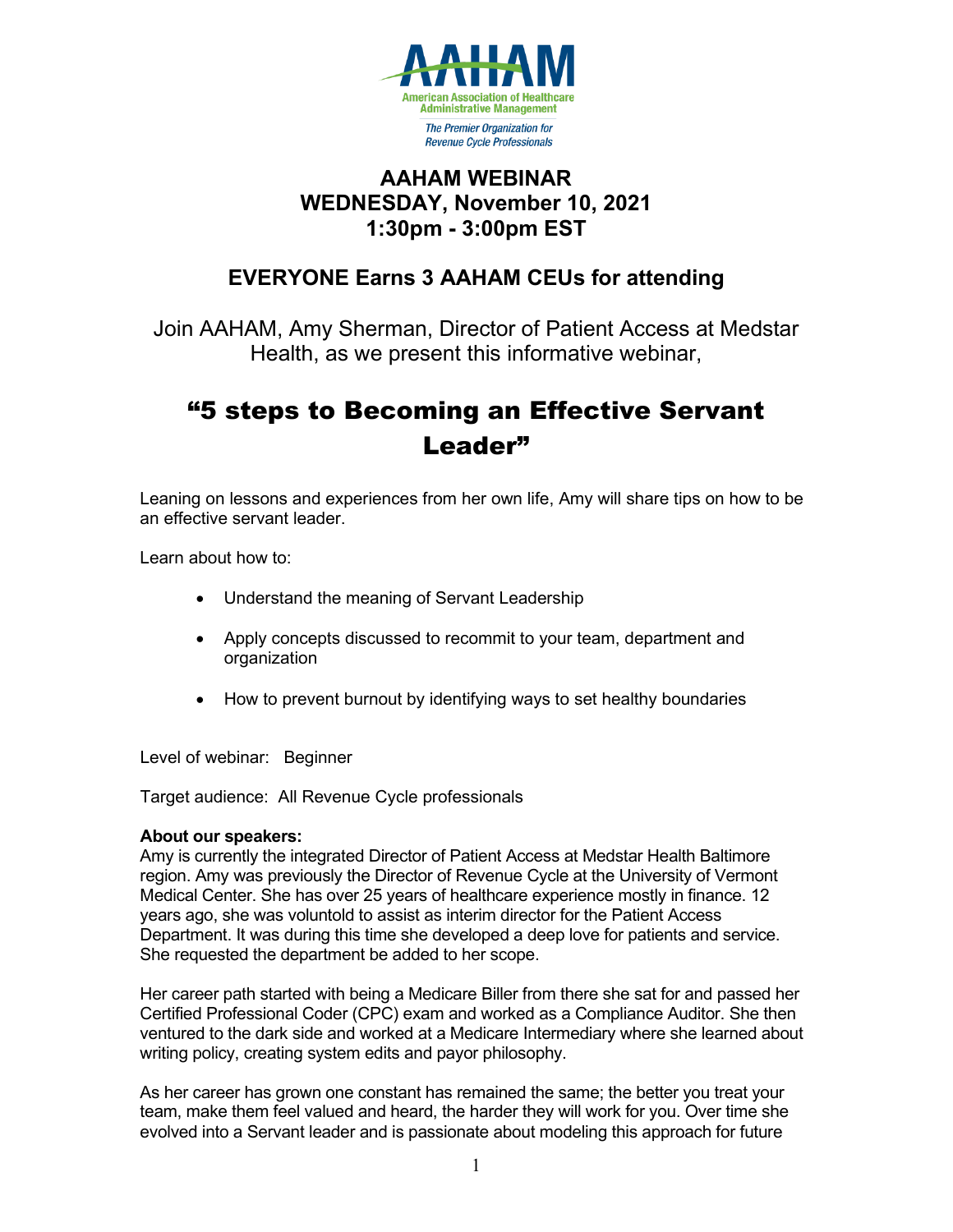leaders. She has written her first book on the subject and looks forward to it being published in December. Amy can be reached at [absolutelyamy.sl@gmail.com.](mailto:absolutelyamy.sl@gmail.com)

This webinar includes a presentation, Q&A period, and handout provided via email. The registration is for one line, if multiple lines are to be used, a separate registration must be submitted. The audio conference format permits an unlimited amount of people to listen in from one phone. Everyone earns CEUs for attending, so feel free to gather up your whole team! You will receive a CEU submission form for yourself and your entire group of listeners with your confirmation.

This webinar costs \$35 for AAHAM National members and \$99 per line for non-AAHAM members. If you are having issues registering, please contact Moayad Zahralddin at [moayad@aaham.org.](mailto:moayad@aaham.org)

#### *Join as a National Member today, registration for this webinar will be included for free!*

We apologize but we do not invoice nor accept purchase orders. Registrations must be received on or before November 3, 2021. We are unable to accept registrations after that date

The Friday before the webinar we will email the registrant the confirmation, handouts, dial-in number, passcode and CEU submission form. Reminders will also be sent the week of the webinar. On the program date…it's easy, just call in at the scheduled time and enter your passcode.

> *AAHAM…Providing Excellence in the Business of Healthcare Certification*•*Compliance* •*Leadership Development*•*Networking*•*Advocacy*